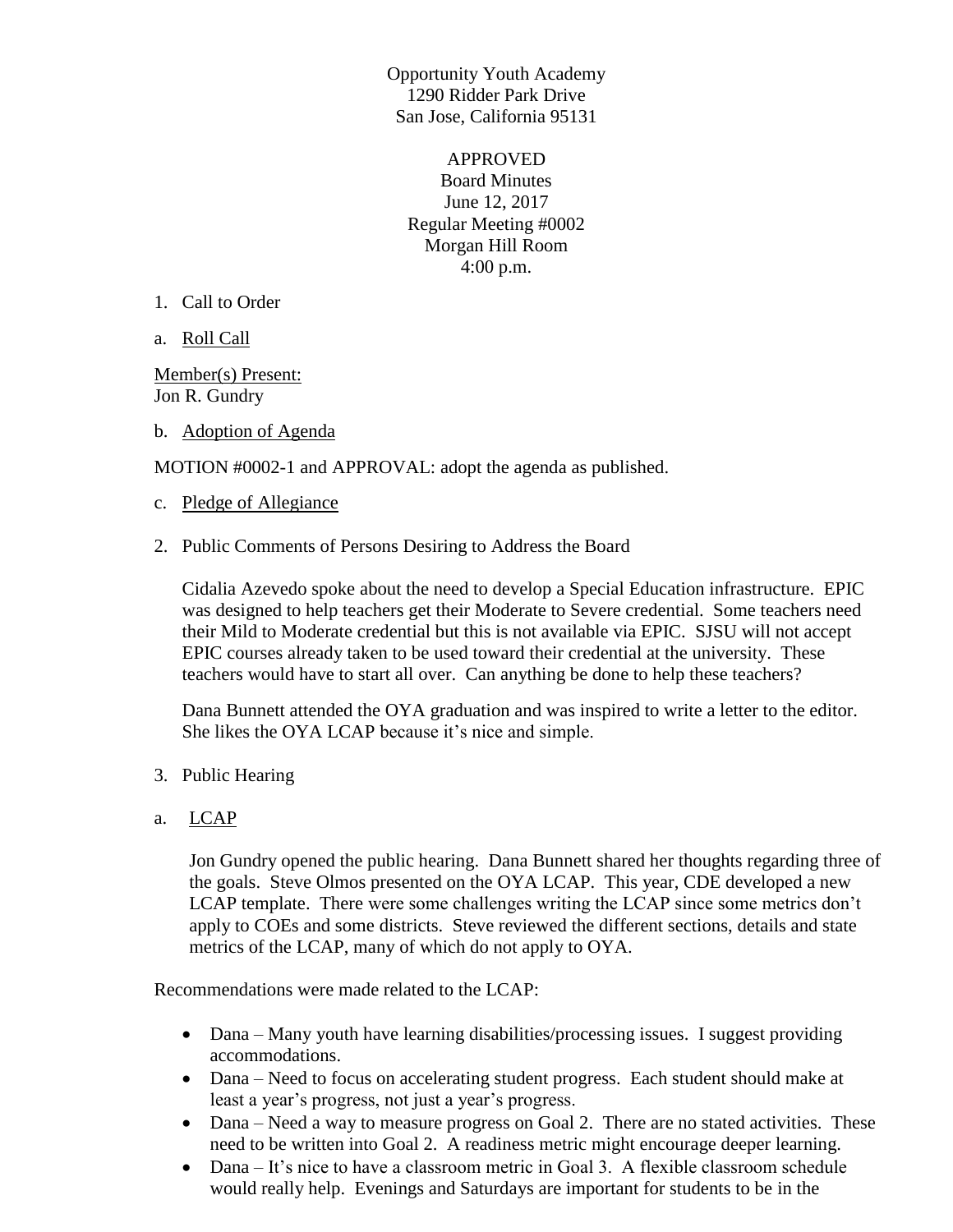classroom. She also would like a goal to address a specific number of hours in class each week.

- Bobby feels that showing growth will be difficult due to the population.
- David says when RenStar helps to start establishing baselines, we can then measure growth along the way.
- Mary Ann suggested CSAM as a measurement.
- Steve says we are applying for ASAM status.
- Annie says there has been discussion about going to a semester or quarter system.
- David discussed summarizing semesters/quarters credit accrual.
- Dana recommended removing the CAASP metric since it only measures  $11<sup>th</sup>$  grade scores. There are so few enrolled and this requires a minimum of 10 students.
- Jon recommended looking at the Independent Study Dropout Recovery Program in Riverside COE to gather metrics.
- David suggested working with the community colleges and using their entrance exam as a way to gather baseline data. This would help expose deficiencies.
- Bobby says some of this is already built into SiaTech.
- Dana feels OYA should measure the number of students entering post-secondary or trades.
- Joe reemphasized using college placement exams.
- Mary Ann says related to Activity 2.2, the Emerging Scholars Program could help fund tutors.
- Dana would like to use the 360 degree model to talk to students, teachers, etc.
- David says WASC will address this same issue.
- Bobby feels we may need to create our own survey versus CHKS. (CHKS may have valuable questions.) This survey may also help prepare for WASC.
- Cid feels the lack of student attendance speaks to the "safe school climate"
- David says that the word "incentives" should be replaced with the word "recognition" in Activity 3.3.
- Dana would like the transportation activity moved to Goal 3.

Jon closed the public hearing.

## 4. Information Items

- a. Marketing Update Hold until next meeting.
- b. Enrollment, ADA Hold until next meeting.
- 5. Adjournment

The meeting adjourned at 5:35 p.m.

## Respectfully submitted,